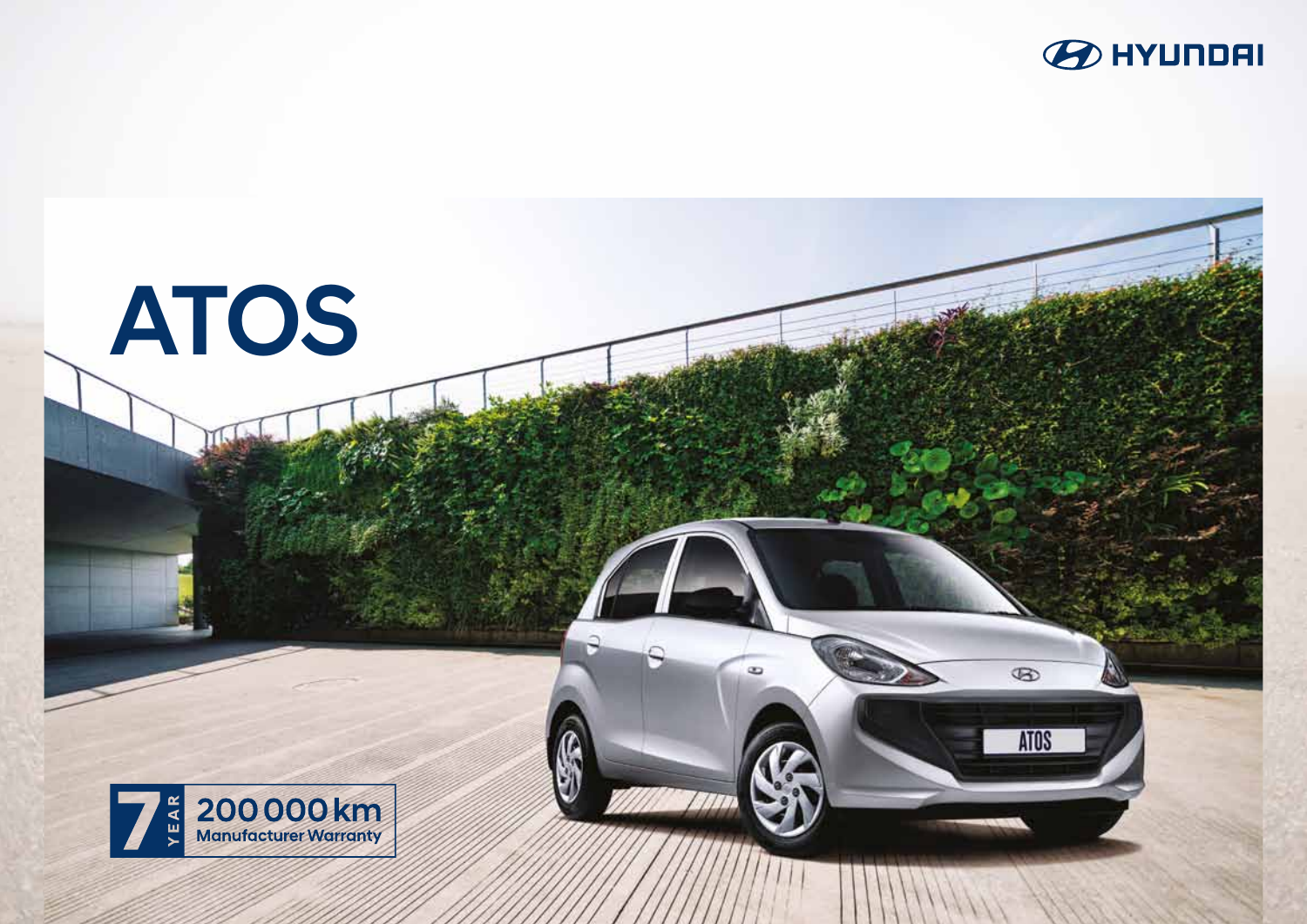# Packed with potential

### The all-new Atos.

The all-new Atos is definitely the right choice. The sporty design is eye-catching, but beyond the smart looks, the Atos is an amazing performer. Advanced powertrains set new benchmarks for efficiency and economy. Inside, the Atos impresses with its versatile storage and state-of-the-art connectivity. And when it comes to safety, Atos checks all the boxes – leaving nothing to be desired. The Atos is the perfect fit for a young generation made for big things.

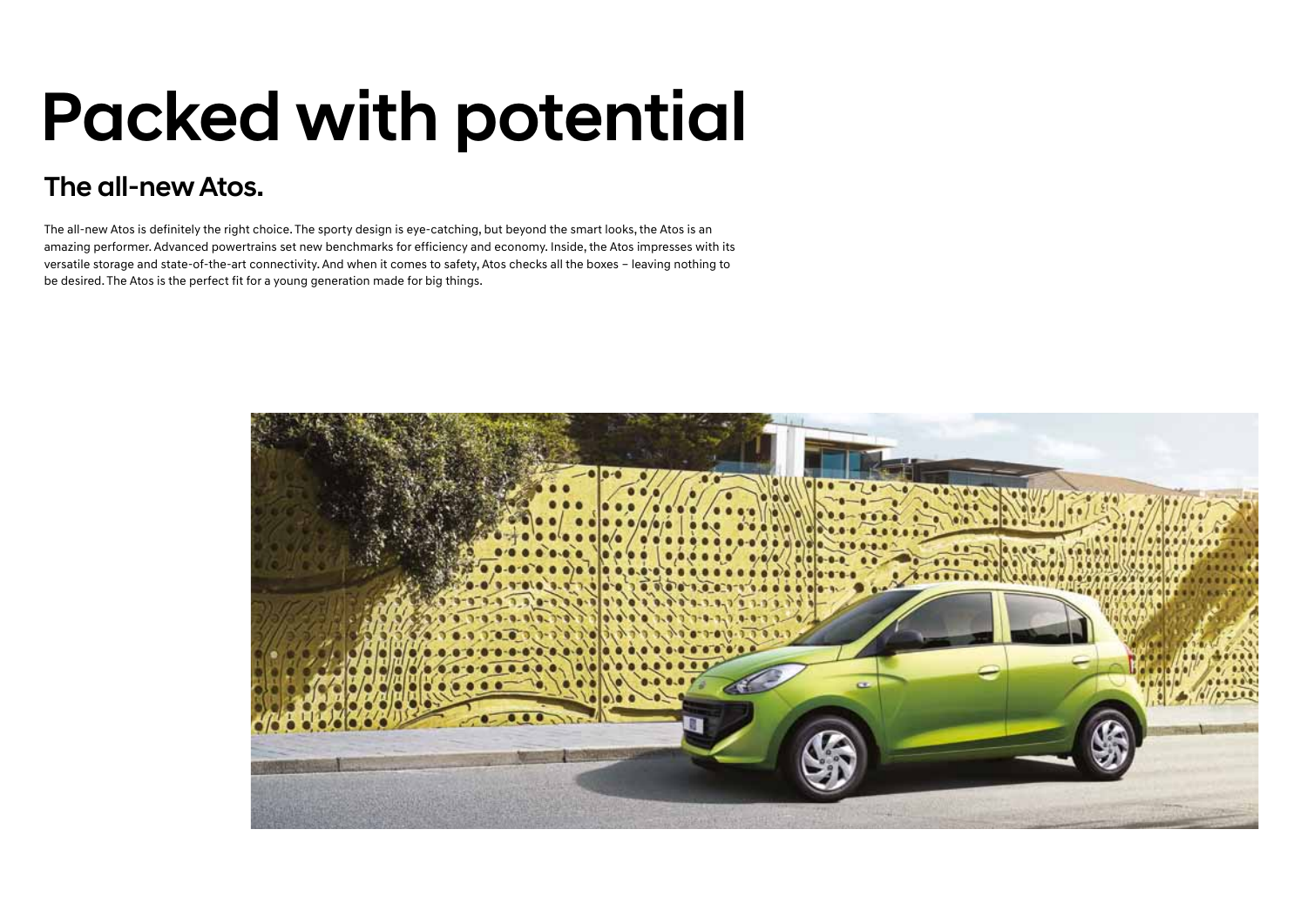



Electric Front Windows Steering mounted voice recognition switch 14˝Styled Covers





## Big thinking in the small details.

Look a little closer and you'll notice the big thinking in the small details. With its full-size wheel covers for a stylish touch, and a convenient USB port - it's the little details that make the biggest difference.



Power Outlet & USB Port **Accord Polymer Controller Controller Controller Controller Controller Controller Controller Controller Controller Controller Controller Controller Controller Controller Controller Controller Contro** 

## Apple CarPlay.

You know you're the life of the party, when you start one on the go. The Atos comes equipped with Apple CarPlay, so you can play your favourite tunes on the road and become your very own personal DJ. Invite more apps along for the ride, hands-free calls and Whatsapp messaging.